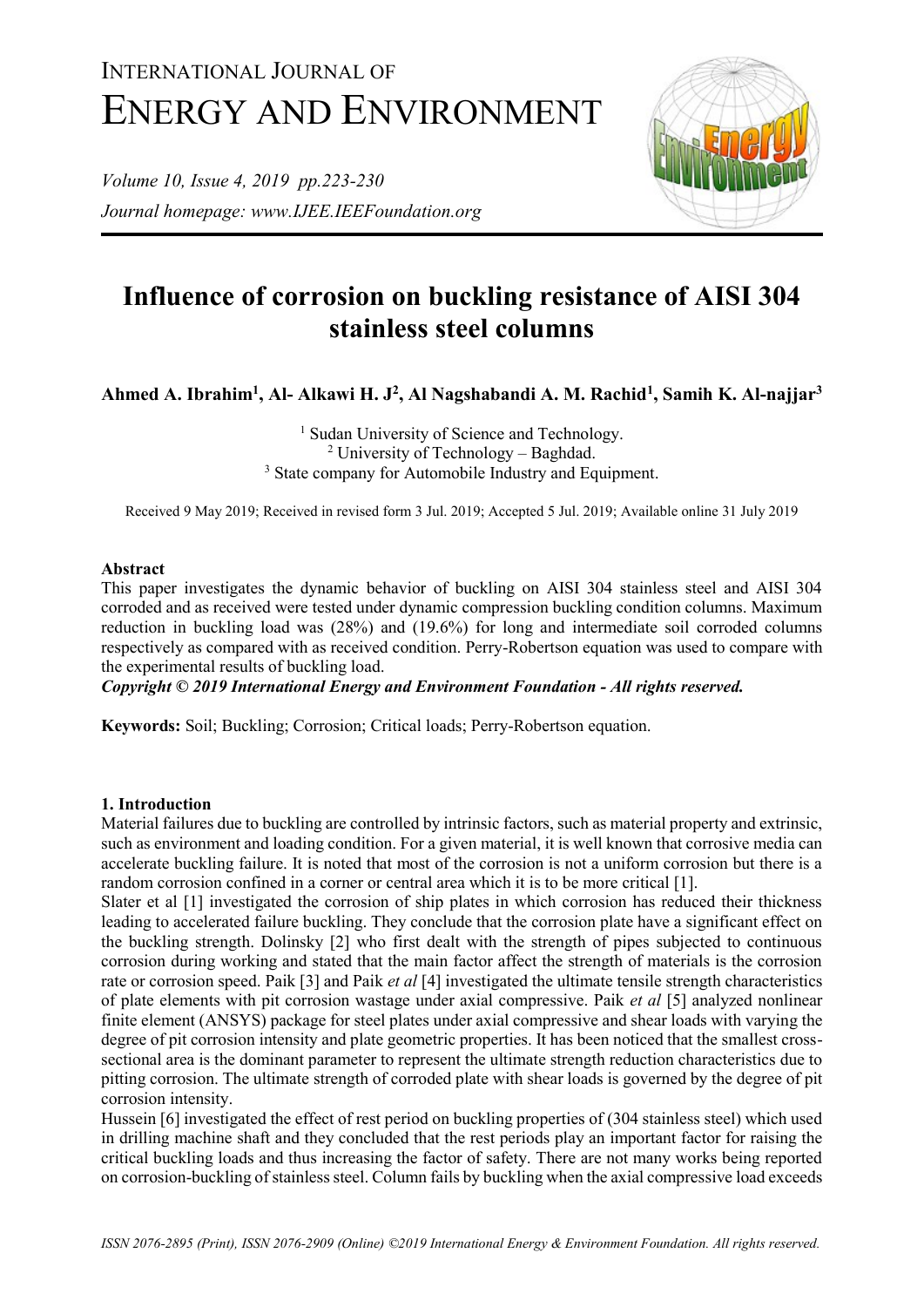some critical load [7]. The choice of which method to use depends on the value of slenderness ratio (S.R) or column constant  $(C_c)$ . These factors can be defined as:

$$
S.R = \frac{L_e}{r_{min}} = \frac{KL}{r_{min}} \tag{1}
$$

And

$$
r_{min} = \sqrt{\frac{l_{min}}{A}}\tag{2}
$$

$$
C_C = \sqrt{\frac{2\pi 2E}{\sigma_y}}
$$
 (3)

where; A: area of cross section (mm<sup>2</sup>),  $r_{min}$ : Radius of gyration (mm), L: the length of the column (mm),  $L_e$ : Effect length of columns (mm),  $I_{min}$ : Moment of inertia (mm<sup>4</sup>),  $\sigma_y$ : yield stress (MPa), E: modules of elasticity of materials used (MPa).

$$
L_{\rm e} = KL \tag{4}
$$

where K: is constant dependant on the endurance fixity.

The purpose of this study is to investigate the buckling corrosion interaction behavior of columns made from (304 stainless steel) with a small diameter to column length.

#### **2. Perry-Robertson equation**

A component subject to compression is known as a strut if it is relatively long and prone to 'buckling'. A strut fails when a critical load called the 'buckling' or 'crippling' load causes sudden bending. The resistance to buckling is determined by the 'flexural rigidity' El or  $EAr_{min}^2$ , where  $r_{min}$  is the least radius of gyration and E is modules of elasticity of materials used. The important criterion is the 'slenderness ratio'  $L_e/r_{min}$ , where  $L_e$  is the effective length of the strut. The Euler theory is the simplest to use but the much more involved Perry-Robertson formula is regarded as the most reliable. This formula gives fairly correct results for all the types of columns ranging from short to long columns [8].

$$
\text{Load } P = A \left[ \frac{\sigma_y + (\eta + 1)\sigma_e}{2} - \sqrt{\left(\frac{\sigma_y + (\eta + 1)\sigma_e}{2}\right)^2 - \sigma_y \sigma_e} \right] \tag{5}
$$

where

$$
\eta = 0.3 \left(\frac{L_e}{100}\right)^2 \tag{6}
$$

where  $L_e$  = actual length of pinned end strut.

$$
\sigma_e = \text{Euler buckling stress} = \sigma_y \left[ 1 - \frac{\sigma_y \left(\frac{L_e}{r}\right)^2}{4\pi^2 \text{E}} \right] \tag{7}
$$

where  $\sigma_{\gamma}$  = Yield stress in compression.

#### **3. Experimental investigation**

The samples used were AISI 304 stainless steel columns of 6mm diameter circular cross section area with different lengths (150 and 300) mm. Using rotating columns buckling test machine the samples were tested in two different conditions. First all test were run for new columns and studied the buckling resistance. Then the columns were subjected to corrosive media by burying it in the soil for 30 days to investigate the influence of corrosion on buckling resistance.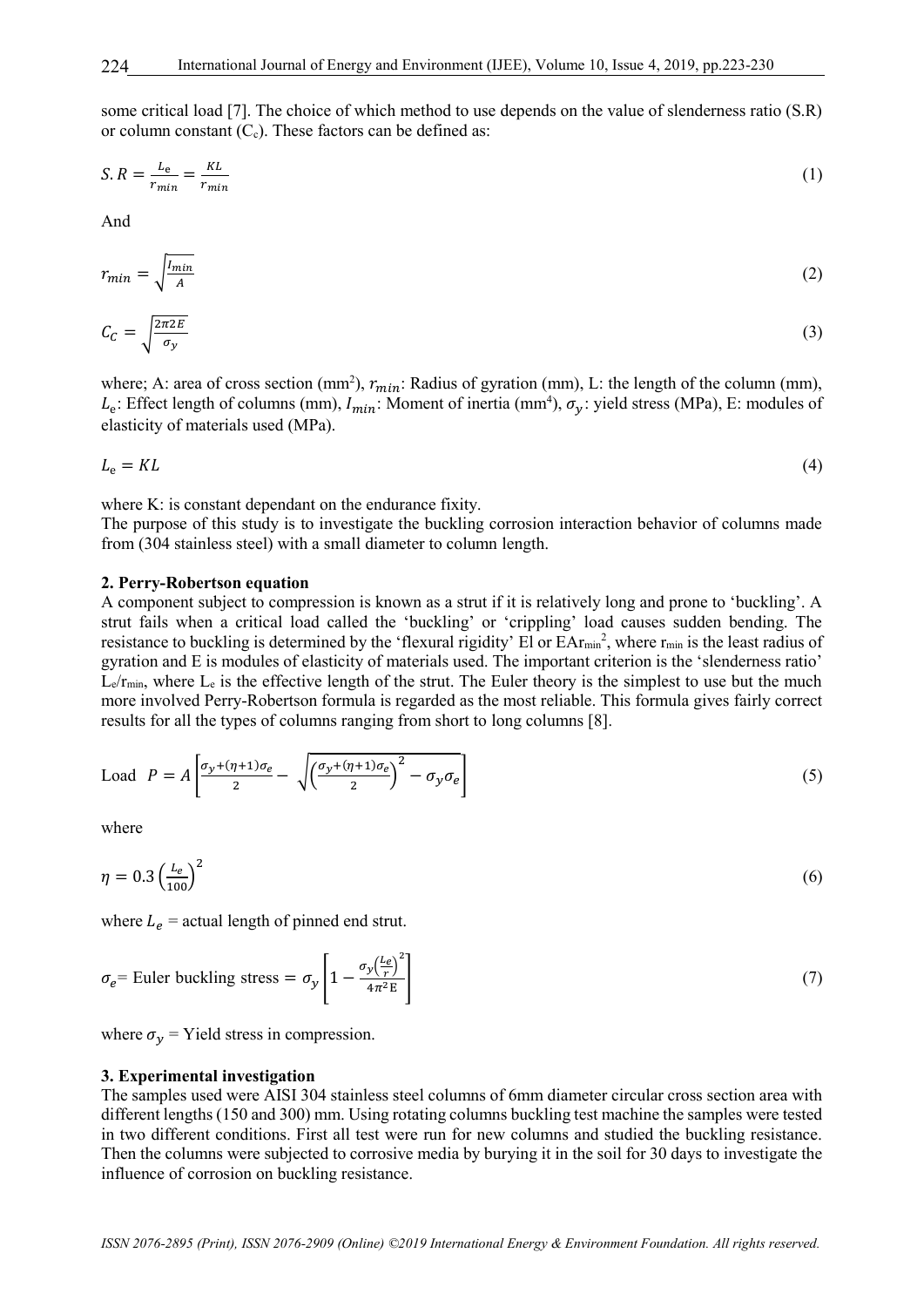#### *3.1 Chemical properties*

This research starts firstly by analysis the chemical composition of the 304 stainless steel alloy composition and the results are compared with American standard ASTM A240, which are listed in Table 1.

| 304 Stainless steel  | $C\%$    | $Mn\%$ | $P\%$ | $S\%$ | $Si\%$ | $Cr\%$ | $Ni\%$   | $\mathrm{N}\%$ |
|----------------------|----------|--------|-------|-------|--------|--------|----------|----------------|
| <b>Standard ASTM</b> | 0.08     |        | 0.045 | 0.030 | 0.75   | 18-20  | $8 - 12$ | 0.10           |
| A240 $[9]$           | Max.     | Max.   | Max.  | Max.  | Max.   |        |          | Max.           |
| Experimental         | $0.03\,$ | - 82   | 0.015 | 0.027 | 0.61   |        | 9.8      | 0.07           |

Table 1. Chemical composition of 304 stainless steel (wt%).

### *3.2 Buckling specimens*

Buckling specimens (columns) were designed to use different slenderness ratio (S.R) to distinguish between intermediate and long columns (150 and 300mm) respectively. The dimensions of the specimens used were detailed in Figure 1 and the main buckling specimen's parameters were illustrated in Table 2. After cutting operation of suitable length completed all the specimens were polished using different wet silicon carbide papers (260 to 1200  $\mu$ m) for surface fine finishing.





Intermediate columns Long columns

Figure 1. Buckling column specimens of AISI 304 stainless steel.

| No. | $L_{\text{T}}$ (mm) | $L_{\text{eff.}}$ (mm) | D (mm) | $A$ (mm <sup>2</sup> ) | I (mm4) | S.R | Type of column |
|-----|---------------------|------------------------|--------|------------------------|---------|-----|----------------|
|     | 300                 | 210                    |        | 28.27                  | 63.6    | 140 | Long           |
|     |                     |                        |        | າວ າາ                  | 63 6    |     | Intermediate   |

Table 2. Buckling 304 stainless steel specimen's parameters.

# *3.3 Electrical laser alarm system*

The project security and safety assured that the Laser-ray must go through long distance without scattering effect and should be almost invisible except the radiation and incident points have to be visible [10]. Then an invisible boundary of a sensitive area was drawn and validated. There are two parts of the system transmitter (first part) built with a laser radiator, a pair of dry cell batteries, an on-off switch and a stand to hold on digital electronic caliper. The receiver has a focusing Light Depending Resistor (LDR) sensor to sense the laser continuously also was hold with a stand and it connected with the main driver circuit. The circuit has two parts consisting of discontinuity filters of ray and other is alarm circuit. When anybody crossover the invisible ray the main circuit senses the discontinuity by sensor and turn on the alarm circuit. If the alarm circuit is on it will still ringing but there are durations of ringing depends on reset timer. The laser alarm system has built with low cost and high performance. The power consumption of the system is very low. The schematic diagram of electrical laser alarm system in described as in Figure 2 and Table 3 shows the component list of circuit diagram. While the actual system coupled with the buckling test rig is shown in Figure 3.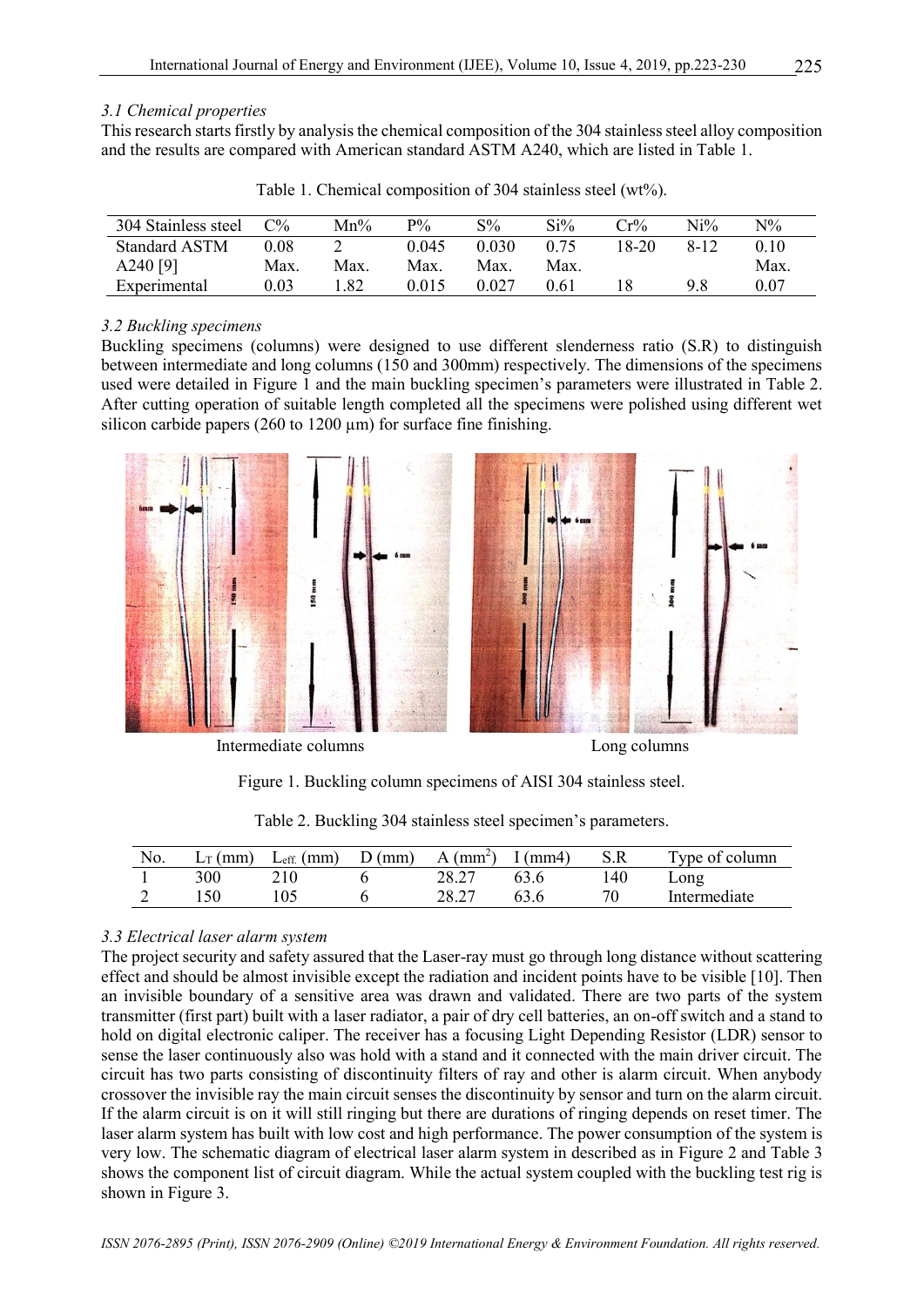

Figure 2. Circuit diagram of laser security system alarm.

| Symbol         | Component | Rating            |
|----------------|-----------|-------------------|
| <b>SPK</b>     | speaker   | 5 watt, $8\Omega$ |
| C <sub>1</sub> | Capacitor | 100nF             |
| C <sub>2</sub> | Capacitor | $100\mu F$        |
| R <sub>1</sub> | Resistor  | $4.7K\Omega$      |
| R <sub>2</sub> | Resistor  | $470 \Omega$      |
| R٩             | Resistor  | 47 Ω              |

Table 3. Laser alarm circuit diagram component.



Figure 3. Actual electrical laser alarm system coupled with buckling test rig machine.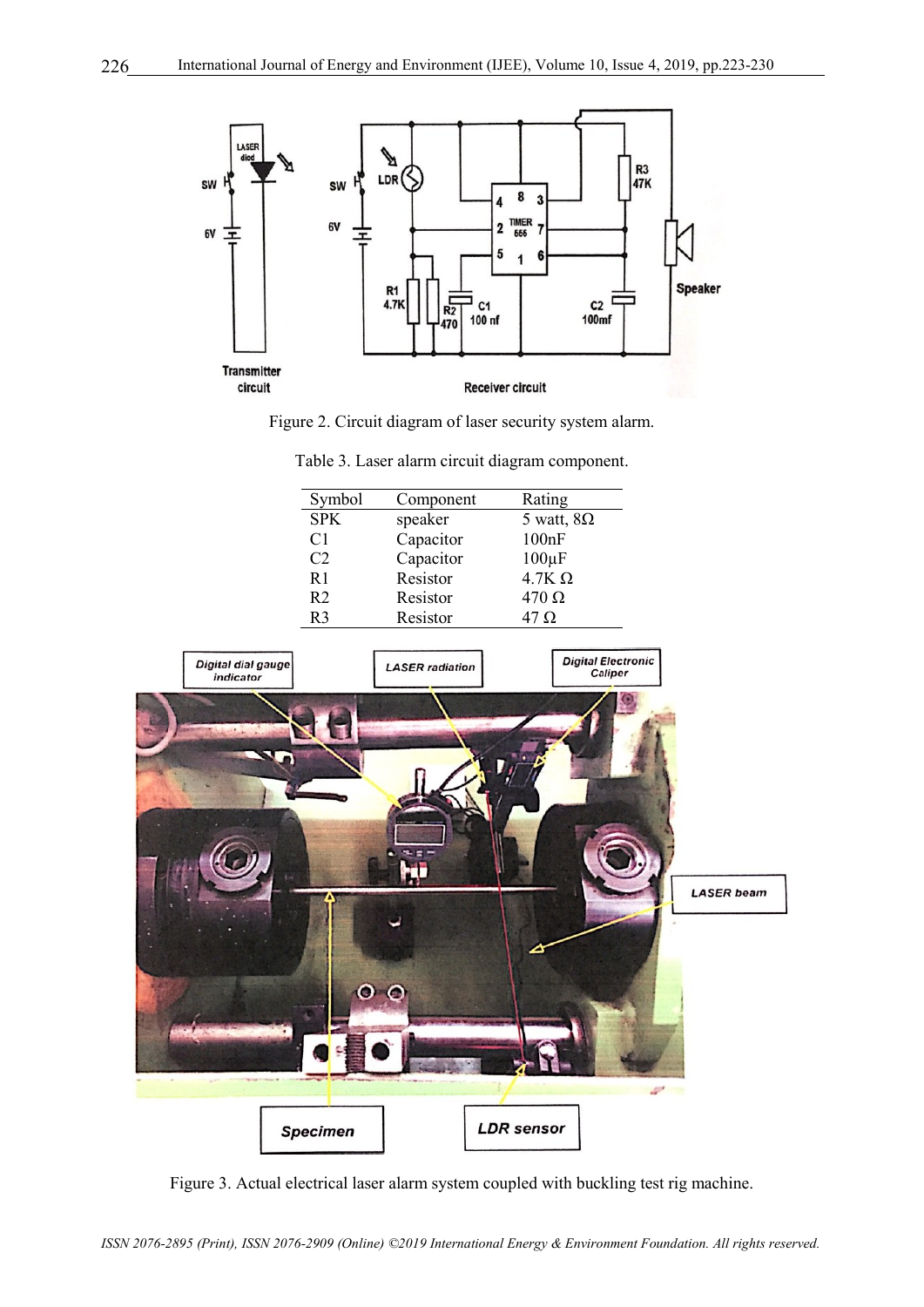Buckling of a column is the change of its equilibrium state at a critical compressive axial load applied. If a column has high bending stiffness, its buckling resistance is high. Failure column was described as elastic instability and the value of E of the materials is a key property [7].

Figure 4 shows the buckling test-rig machine. The rig consists of the following systems:

- Torsion systems.
- Compression system.

The torsion system consists of an electrical motor of (0.5kw), which operates at two different speeds, high speed (34 r.p.m) and low speed (17 r.p.m). When the motor starts, it gives motion in two different directions, clockwise and counterclockwise. Acyclic counter (indicating total number) is fixed on the control plate front. The recording digits are (99999.9) which refer to the number of cycles during test.



Figure 4. The test rig for dynamic buckling rests with the control panel.

The compression system includes a manual hydraulic pump with a maximum pressure up to (315 bar). A screwed shaft is used to transfer the pressure from the hydraulic pump to the jaw which supports the specimen. A digital dial gauge indicator is used to measure the specimen deflection. In the present study, under compression load control buckling failure is defined when the lateral deflection (total deflection) reach to (1%) of column length. Gradually increase the load and observe the behavior of the column until it begins to bend noticeably in the middle. This level of laterally bend is approximately 1% of the total length of column [3, 6].

# **4. Experimental results and discussion**

# *4.1 Mechanical properties test*

The tensile tests are done in the University of Technology – material engineering department. The results shown in Table 4 represent the tensile and mechanical properties of 304 stainless steel column.

| 304 Stainless steel              | $\sigma$ u | σv    |         |       |            | $\epsilon\%$ |
|----------------------------------|------------|-------|---------|-------|------------|--------------|
|                                  | (Mpa)      | (Mpa) | (Gpa)   | (Gpa) | poi. ratio | Elongation   |
| <b>Standard ASTM</b><br>A370 [9] | 621        | 290   | 193-200 | 74-77 | 0 3        |              |
| Experimental                     | 628        | 311   | 200     |       | 0.3        |              |

Table 4. Tensile and mechanical properties test results of 304 column.

*ISSN 2076-2895 (Print), ISSN 2076-2909 (Online) ©2019 International Energy & Environment Foundation. All rights reserved.*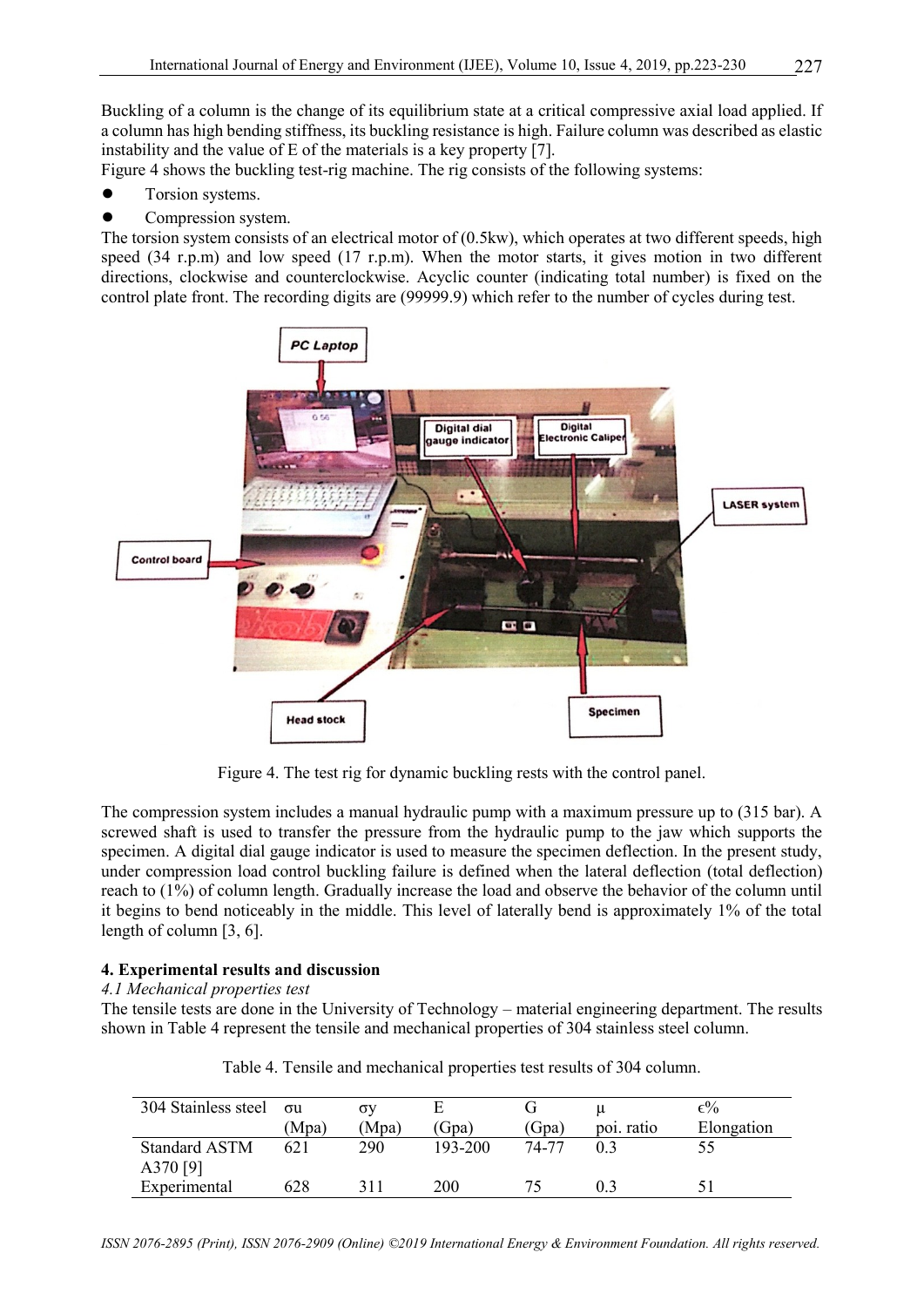#### *4.2 Buckling test results*

The specimen was fixed horizontally and the initial deflection can be measured by digital dial gauge. Laser radiation is located in perpendicular position on the specimen and raising a level of laser radiation by moving digital electronic caliper to the initial deflection plus 1% of an actual length of the specimen. After complete adjustment of a specimen, the electrical motor was rotated at (17 r.p.m) and a compression load was increment by a hydraulic pump. The deflection of the specimen is recorded to the computer via dial gauge. When the deflection reached 1% of specimen length, the laser radiation will cut off and the alarm sound work. Then the test is completed, the machine shut down and the number of cycles and pressure value were recorded.

Table 5 illustrated experimental results of the critical buckling loads for 12 columns tested under compression loading without corrosion (as received material). Intermediate columns are defined by the minimum slenderness ratio, and for 304 stainless steel, the value was equal to S.R=70. For larger than 90 the column may change to become long column. It is clear that failure stress value as a result of applied buckling load decrease whenever slenderness ratio increases.

| Long columns |         |          |          |       | Intermediate columns |                  |                          |                |       |
|--------------|---------|----------|----------|-------|----------------------|------------------|--------------------------|----------------|-------|
| $L_{total}$  | $L$ eff | $S_{in}$ | $P_{cr}$ | N     | $L_{\text{total}}$   | $L_{\text{eff}}$ | $\mathrm{S}_\mathrm{in}$ | $P_{cr}$       | N     |
| (mm)         | mm)     | (mm      | N)       | cycle | (mm)                 | mm)              | (mm)                     | $(\mathrm{N})$ | cycle |
| 300          | 210     | 0.5      | 2500     | 18    | 150                  | 105              | 0.6                      | 3100           | 44    |
| 300          | 210     | 0.6      | 2650     | 22    | 150                  | 105              | 0.8                      | 3000           | 38    |
| 300          | 210     | 0.5      | 2700     | 26    | 150                  | 105              | 1.1                      | 2890           | 36    |
| 300          | 210     | 0.7      | 2675     | 20    | 150                  | 105              | 0.7                      | 3215           | 45    |
| 300          | 210     | 0.65     | 2780     | 27    | 150                  | 105              | 0.85                     | 3080           | 51    |
| 300          | 210     | 0.55     | 2690     | 29    | 150                  | 105              | 0.9                      | 3020           | 56    |

Table 5. Experimental results of 304 stainless steel without corrosion.

It can be seen from the Table 5 that the intermediate columns have more resistance to buckling load than long columns. This is clear from the loads values and the number of high cycles compared to long columns. Table 6 shows the experimental results of corroded columns buried in the soil for 30 days.

| Long columns |                  |                |             |       |             | Intermediate columns |          |             |       |  |
|--------------|------------------|----------------|-------------|-------|-------------|----------------------|----------|-------------|-------|--|
| $L_{total}$  | $L_{\text{eff}}$ | $S_{in}$       | $P_{cr}$    | N     | $L_{total}$ | eff<br>⊥             | $S_{in}$ | $P_{cr}$    | N     |  |
| mm)          | mm)              | mm)            | $({\rm N})$ | cycle | (mm         | mm)                  | mm)      | $({\rm N})$ | cycle |  |
| 300          | 210              | 0.8            | 1980        | 16    | 150         | 105                  | 0.7      | 2600        | 32    |  |
| 300          | 210              | 0.9            | 2000        | 20    | 150         | 105                  | 1.0      | 2450        | 30    |  |
| 300          | 210              |                | 1850        | 19    | 150         | 105                  | 0.9      | 2320        | 29    |  |
| 300          | 210              | $\overline{2}$ | 1790        | 17    | 150         | 105                  | 0.8      | 2480        | 35    |  |
| 300          | 210              | $\mathbf{.3}$  | 2010        | 15    | 150         | 105                  | 0.75     | 2510        | 38    |  |
| 300          | 210              | 0.85           | 1880        | 18    | 150         | 105                  | 0.92     | 2340        | 37    |  |

Table 6. Experimental results of 304 stainless steel with corrosion.

Corrosion in metal structures seems most important degradation mechanism in determining the remaining life of these structures. Deterioration of a steel structure due to corrosion can change its stiffness and behavior. The difference in the results that have been obtained from the buckling tests of columns before and after the burial process was a reduction of the load carrying capacity as shown in table (6), and consequently a reduction of the structural reliability. The reason for the decline in the strength may come back to several possibilities: Corrosion causes irregularity in diameter of the column which leads to the occurrence of the stress concentration areas lead to a decrease in the column resistance to withstand the stresses applied to it. As well as the column specimen suffers from low cycle fatigue resulted from cyclic load lead to reduction in strength and its life as in Table 6. The reduction, based on the average value of critical buckling load, is as (28%) and (19,6%) for long and intermediate corroded columns respectively, compared with as received material columns.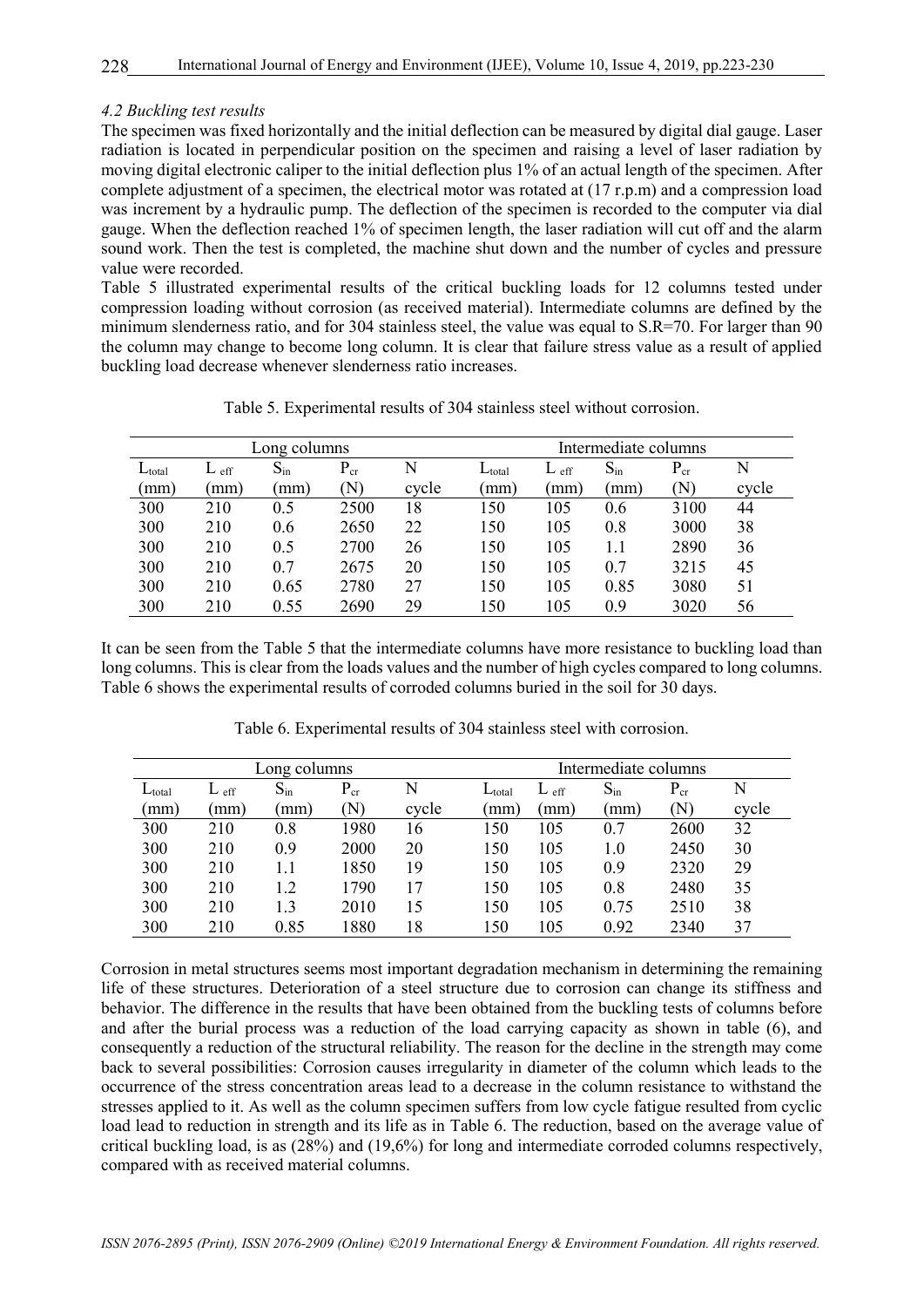Theoretical buckling load resulted from Perry-Robertson Equation were illustrated in Table 7. Comparing these results with the experimental critical buckling load results (average of six readings) for each column length. The difference between real (experimental) results and theoretical results of Perry-Robertson comes back to the accuracy of buckling machine construction, initial alignment of column specimen. Where S.F is a safety of factor according to Perry-Roberston theory.

| Long columns |            |                     |                                     | Intermediate columns |            |                    |               |  |
|--------------|------------|---------------------|-------------------------------------|----------------------|------------|--------------------|---------------|--|
| $L$ eff.     | $P_{cr.}$  | $\rm P_{cr.}$       | S.F                                 | $L$ eff.             | $P_{cr.}$  | $P_{cr.}$          | S.F           |  |
| (mm)         | $(N)$ exp. | (N) Perry-Robertson |                                     | mm)                  | $(N)$ exp. | (N) Perry-Roberson |               |  |
|              |            |                     | In case of not corroded new columns |                      |            |                    |               |  |
| 210          | 2666       | 5517                | 2.06                                | 105                  | 3051       | 7659               | $2.5^{\circ}$ |  |
|              |            |                     | In case of corroded columns         |                      |            |                    |               |  |
| 210          | 1918       | 5517                | 2 87                                | 105                  | 2450       | 7659               |               |  |

Table 7. Theoretical and experimental buckling load values.

### **5. Conclusions**

In this paper, the Followings are the major conclusions of the present investigation can be drawn:

- 1. Intermediate columns are higher in buckling load and number of cycles to failure than long columns.
- 2. According to Perry-Robertson theory the factor of safety should be more than 2.5 for uncorroded columns and more than 3 for corroded columns.
- 3. Maximum columns length reduction because of buckling load in both long and intermediate was (28 %) and (19.6%) respectively compared with as received condition.
- 4. Critical buckling load using Perry-Robertson formula in both columns length gives a higher value than experimental results.
- 5. No. of cycles to reach the critical laterial deflection in long columns was higher for intermediate columns compared to long columns for both cases corroded and not corroded.

| <b>Abbreviations list</b> |                                 |      |
|---------------------------|---------------------------------|------|
| Symbol                    | Diffinition                     | Unit |
| $\sigma_{v}$              | Yield stress                    | MPa  |
| $\sigma_{\rm u}$          | Ultimate stress                 | MPa  |
| $L_{\text{eff}}$          | Effective column length         | mm   |
| $L_{\rm T}$               | Total column length             | mm   |
| $\mu$ m                   | Micron meter                    |      |
| D                         | Diameter of column              | mm   |
| E                         | Modulus of elasticity           | GPa  |
| G                         | Modulus of rigidity             | Gpa  |
| <b>AISI</b>               | American Iron & Steel Institute |      |
| $\delta_{\rm in}$         | Initial column deflection       | mm   |
| $\delta_{\rm cr}$         | Critical deflection             | mm   |
| $P_{cr}$                  | Critical buckling load          | N    |
| $N_f$                     | Number of machine cycle         | le   |

#### **References**

- [1] Slater, P.A., Pandey, M.D. and Sherbourne, A.N., 2000. Finite element analysis of buckling of corroded ship plates. Canadian Journal of Civil Engineering, 27(3), pp. 463-474.
- [2] Dolinsky, V. M., 1967. Analysis of loaded tubas subjected to corrosion. khim, Nef,.Mashinostroyenye, 2, pp: 21-30.
- [3] Paik, J.K., 2003. Time-dependent risk assessment of aging ships accounting for general/pit corrosion, fatigue cracking and local dent damage. SNAME Trans, 111.
- [4] Paik, J.K., Lee, J.M. and Ko, M.J., 2003. Ultimate compressive strength of plate elements with pit corrosion wastage. Proceedings of the Institution of Mechanical Engineers, Part M: Journal of Engineering for the Maritime Environment, 217(4), pp.185-200.